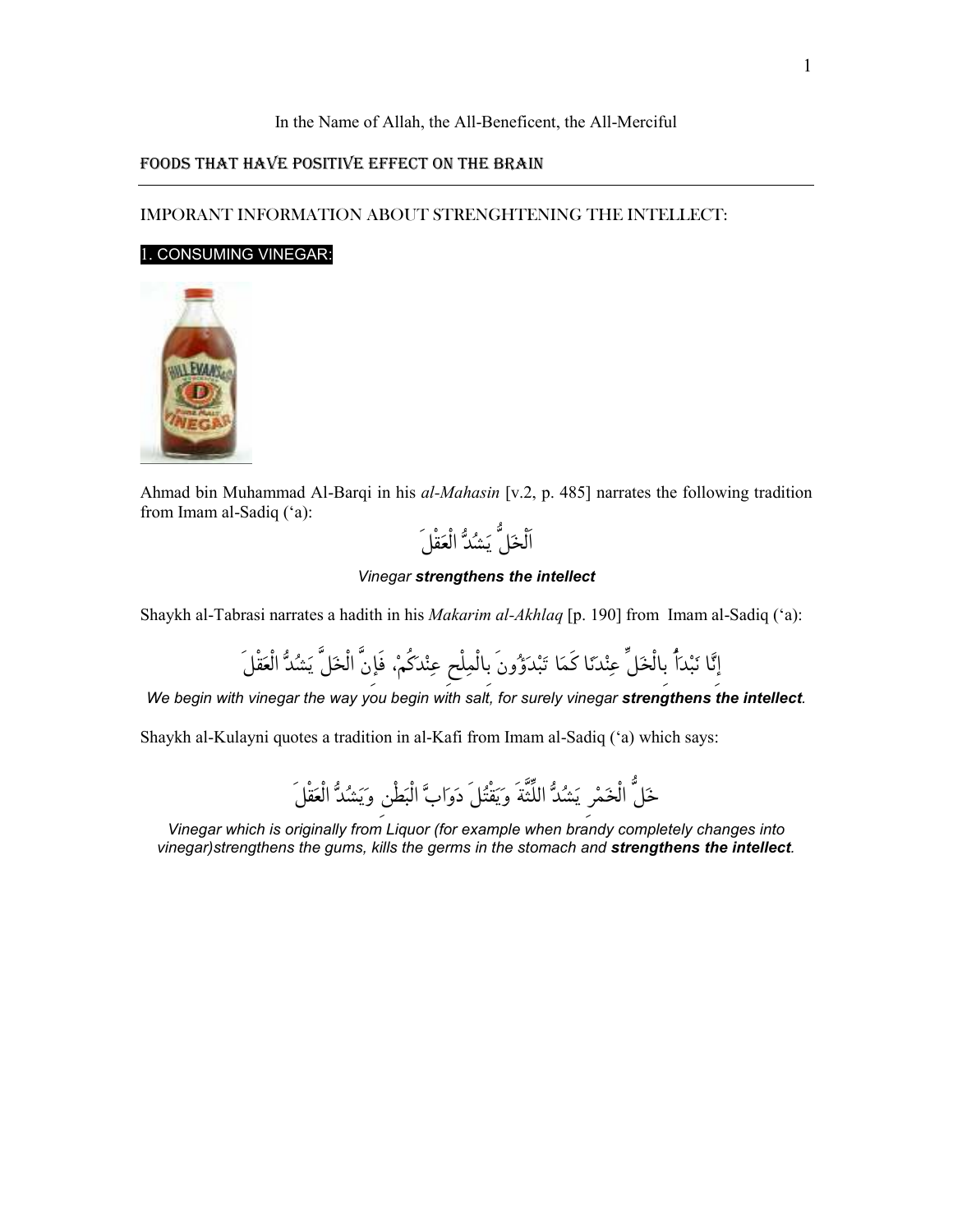### 2. EATING BROAD BEANS



Shaykh al-Kulayni quotes a tradition in al-Kafi [v.6, p. 344] from Imam al-Sadiq ('a) which says:

أَكْلُ البَاقِلَّي ... ويَزِيْدُ فِي الدِّمَاغِ، وَيُوَلِّدُ الذَّمَ الطَّرِيَّ

Eating Broad Beans ... strengthens the brain and produces fresh blood





Ahmad bin Muhammad Al-Barqi in his al-Mahasin [v.2, p. 520] narrates a tradition from Imam al-Ridha ('a) about the advantages of the Beet. A part of this long tradition is as follows:

الإِمَامُ الرِّضَا (عَلَيْهِ السَّلاَمُ) فِيْ ذِكْرِ فَوَائِدِ السّلْقِ:... يَشُدُّ الْعَقْلَ، ويُصَفِّى الدَّمَ

Imam al-Ridha ('a) while mentioning the benefits of the Beet says: "...it strengthens the intellect and cleans one's blood"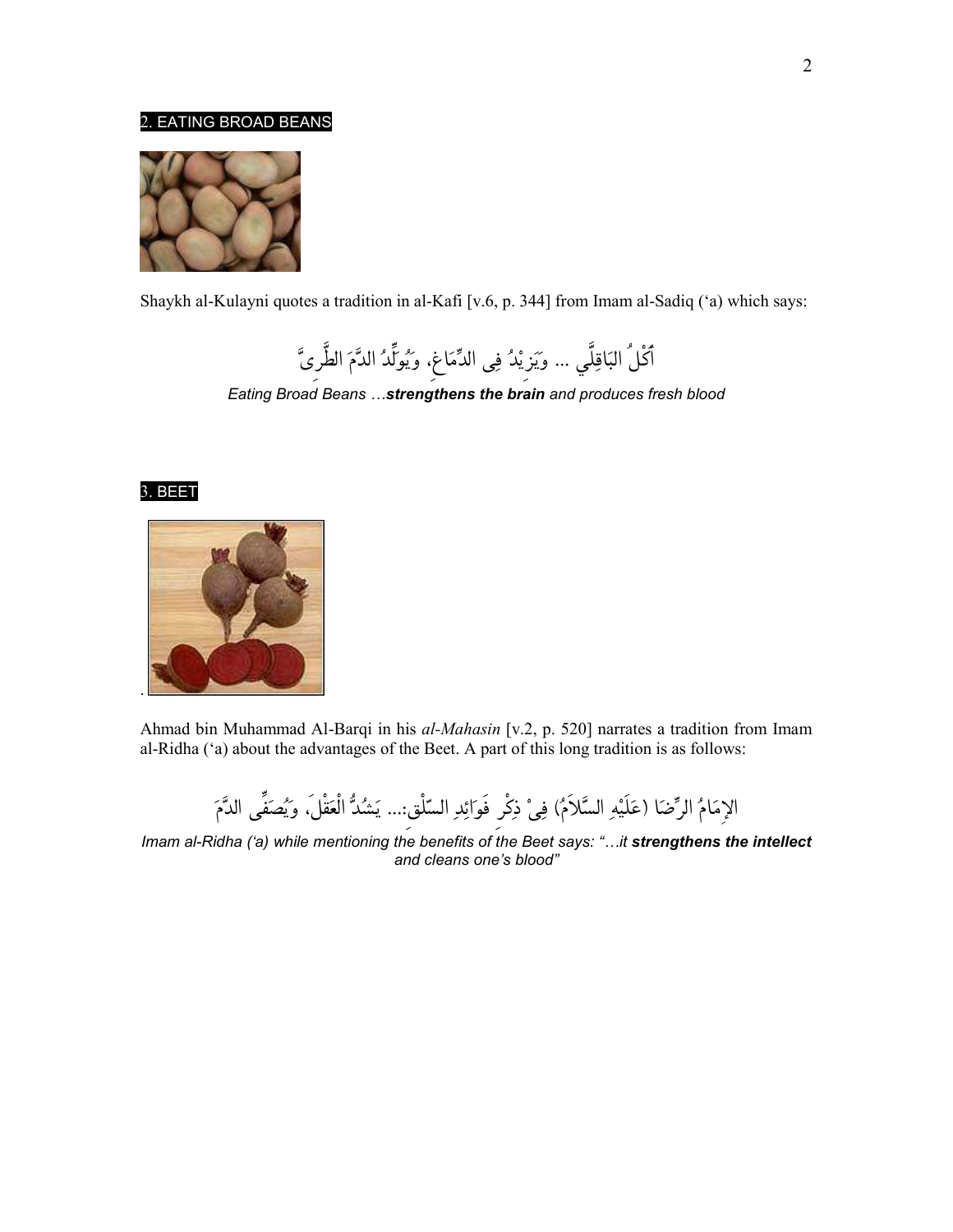#### 4. EATING PURSLANE



 Although purslane is considered a weed in some places, it can be eaten as a leaf vegetable. It has a slightly sour and salty taste and is eaten throughout much of Europe and Asia. It can be used fresh as a salad, or cooked like spinach, and because of its mucilaginous quality it is also suitable for soups and stews. Australian Aborigines used to use its seeds to make seedcakes.

 Purslane contains more Omega-3 fatty acids than any other leafy vegetable plant. It also contains vitamins (mainly vitamin C, some vitamin B and carotenoids), as well as dietary minerals, such as magnesium, calcium, potassium and iron

Shaykh al-Kulayni in his al-Kafi [v.6, p.367] reports a hadith from Imam al-Sadiq ('a):

ر فُنع ات اب نح أَنِ ف قَ االلهِدبا عب أَتعمس: الَ هيلَ ع الس عسيلَ: لُوقُ يملاَ لى الاَهج و ةٌلَقْ بضِر َقْبوه وخِفَرفَ الْن معفَن أَلاَ وفرشأَ ماط فَةُل هيلَة ع ا الس ملاَ

Furat Ibn Ahnaf says: I heard Aba Abdillah [al-Sadiq ('a)] saying: There is no plant on the face of the earth more sacred and more useful than al-farfakh (Purslane), and it is the vegetable of Hadhrat Fatima ('a)

Ahmad bin Muhammad Al-Barqi in his *al-Mahasin* [v.2, p. 323] narrates a tradition from the Holy Prophet (s) as follows:

عَلَيْكُمْ بالْفَرْفَخ ؛ فَهِيَ الْمَكِيْسَةُ ؛ فَإِنَّهُ إِنْ كَانَ شَيْءٌ يَزِيْدُ فِي الْعَقْلِ فَهِيَ

On you is Purslane, for it bestows cleverness, for surely if there is something that increases the intellect, it is the thing.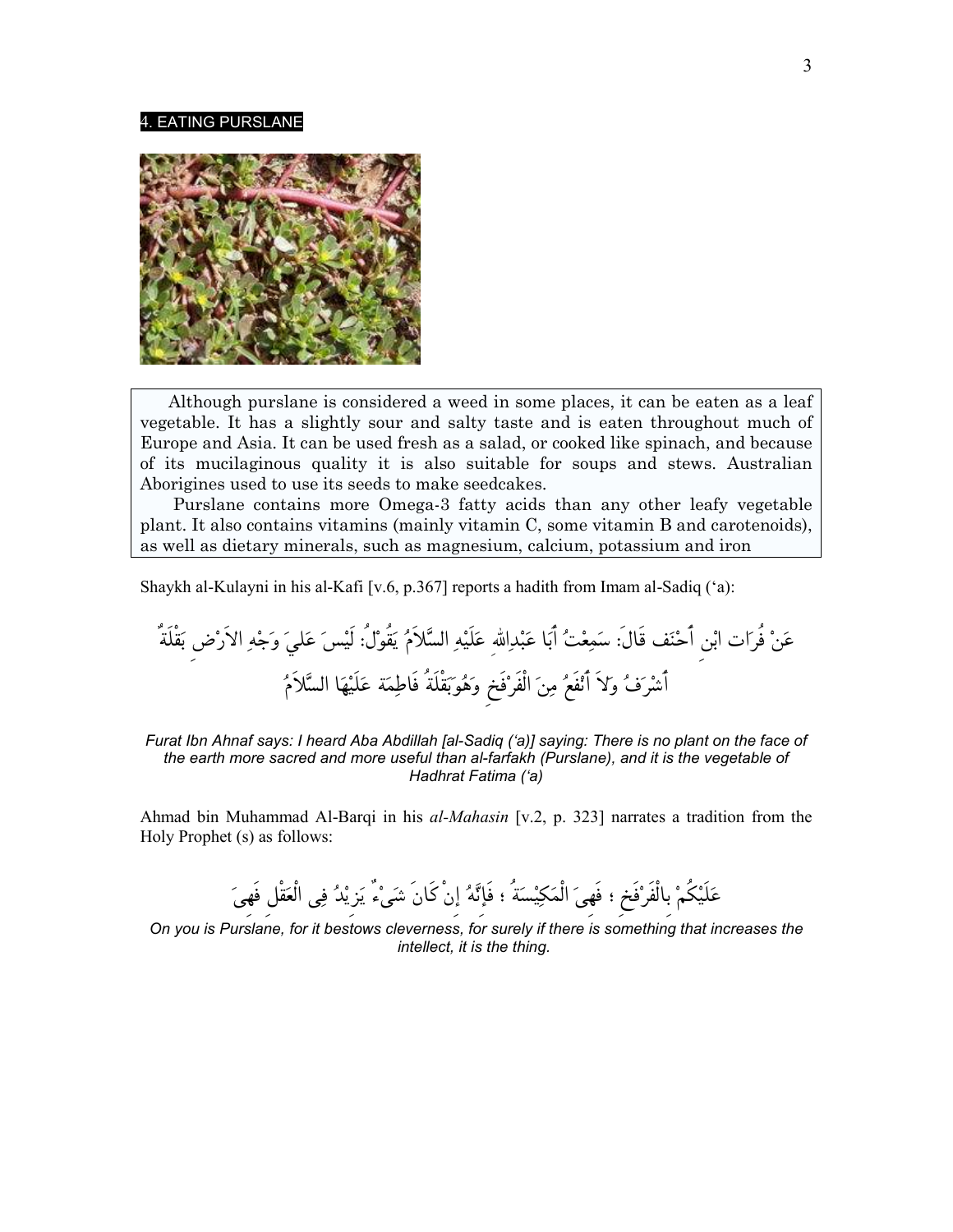#### 5. EATING PUMPKIN



In the Book Shu'ab al-Iman [v.5, p. 102, h no. 5947] the following tradition has been reported from the Holy Prophet (s):

عَلَيْكُمْ بِالْقَرْعِ ؛ فَإِنَّهُ يَزِيْدُ فِي الْعَقْلِ ، وَيُكَبِّرُ الدِّمَاغَ

On you is gourd, for surely it increases the intellect and enlarges the brain.

![](_page_3_Picture_5.jpeg)

![](_page_3_Picture_6.jpeg)

'Allamah Majlisi in his Bihar al-Anwar [v. 62, p. 300] narrates a tradition from the Holy Prophet (s) that says:

عَلَيْكُمْ بِالْكَرَفْسِ فَإِنَّهُ إِنْ كَانَ شَيْءٌ يَزِيْدُ فِي الْعَقْلِ فَهُوَ هُوَ

On you is celery, for verily if there is anything that increases the intellect, then this is it .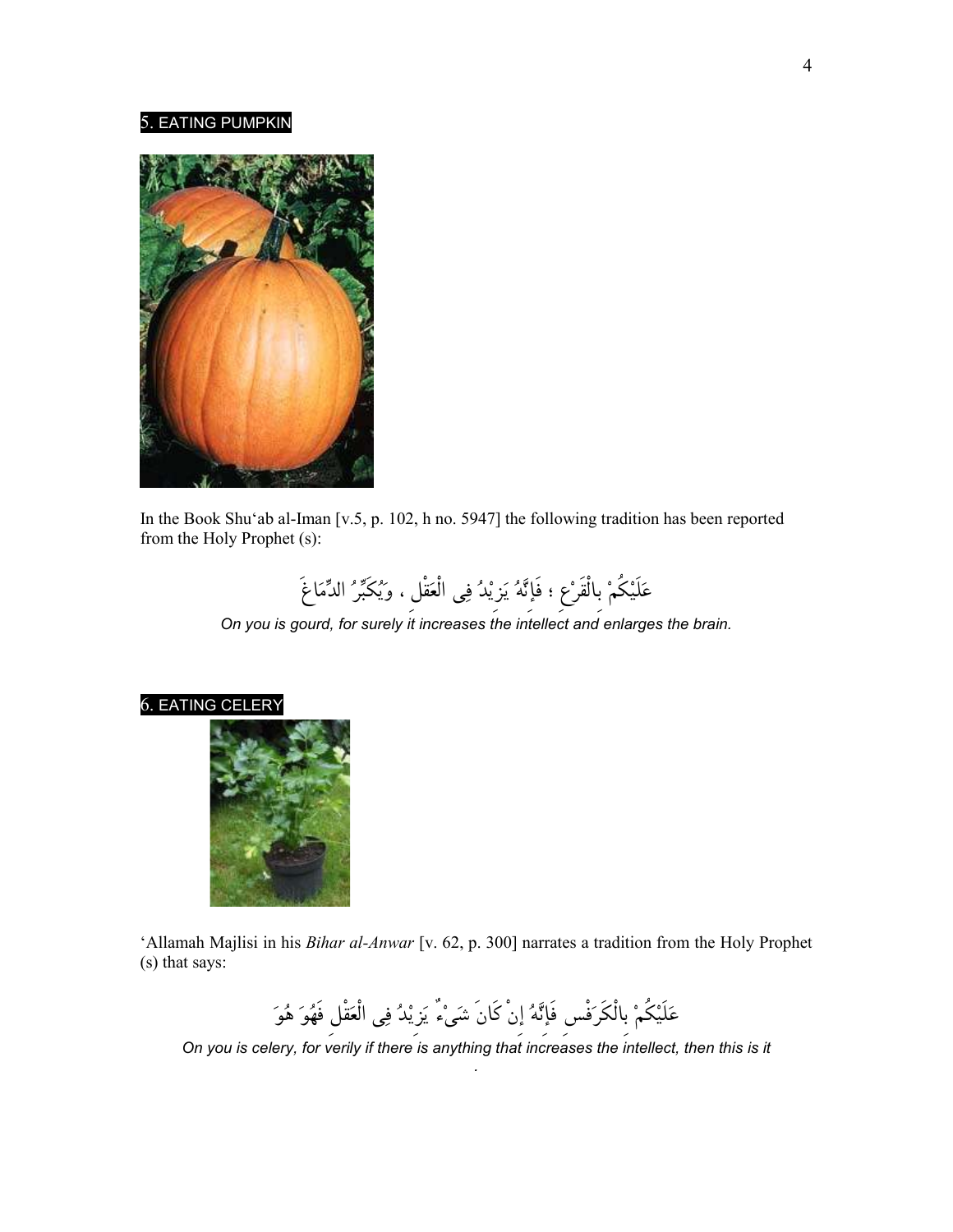7. EATING FRANKINCENSE OR OLIBANUM [IN ARABIC AL-LIBAAN]

![](_page_4_Picture_1.jpeg)

'Allamah Majlisi in his Bihar al-Anwar [v. 62, p. 294] narrates a tradition from the Holy Prophet (s) that says:

عَلَيْكُمْ بِاللّباَنِ ؛ فَإِنَّهُ . . . يَزِيْدُ فِي الْعَقْل ، وَيُذَكِّي الذِّهْنَ ، وَيَجْلُو الْبَصَرَ، وَيُذْهِبُ النِّسْيَانَ

Upon you is Olibanum, for surely it… increases the intellect, makes the mind clever, enlightens the eye, and removes forgetfulness.

#### 8. EATING MEAT

![](_page_4_Picture_6.jpeg)

'Allamah Majlisi in his Bihar al-Anwar [v. 66, p. 72, h no. 68] narrates a tradition from the Imam al-Sadiq ('a) as follows:

اللَّحْمُ يُنْبتُ اللَّحْمَ وَيَزِيْدُ فِي الْعَقْلِ، وَمَنْ تَرَكَ أَكْلَهُ أَيَّامًا فَسُدَ عَقْلُهُ

Flesh makes flesh grow and increases one's intellect, and whosoever abandons eating it for days, his intellect would get in the state of imbalance.